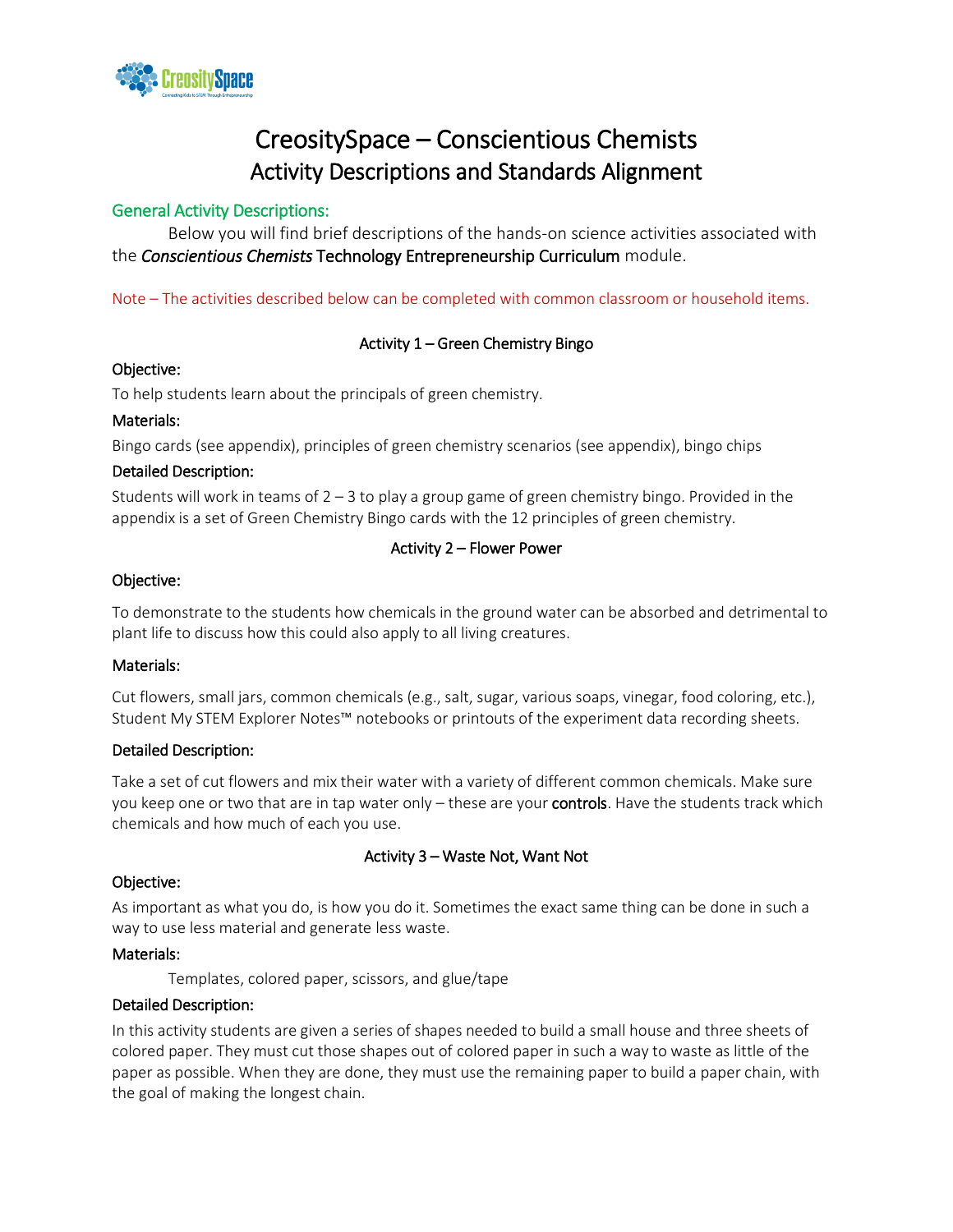

# Education Standards

Don't see the standards for your school district? Contact us at [kath@creosityspace.com,](mailto:kath@creosityspace.com) and we will determine the appropriate standards alignment for your district.

## Common Core ELA Standards

#### Grade 3

*Reading Informational Text*:

[CCSS.ELA-LITERACY.RI.3.1](http://www.corestandards.org/ELA-Literacy/RI/3/1/) Ask and answer questions to demonstrate understanding of a text, referring explicitly to the text as the basis for the answers.

[CCSS.ELA-LITERACY.RI.3.2](http://www.corestandards.org/ELA-Literacy/RI/3/2/) Determine the main idea of a text; recount the key details and explain how they support the main idea.

[CCSS.ELA-LITERACY.RI.3.4](http://www.corestandards.org/ELA-Literacy/RI/3/4/) Determine the meaning of general academic and domain-specific words and phrases in a text relevant to a *grade 3 topic or subject area*.

#### *Writing:*

[CCSS.ELA-Literacy.W.3.1](http://www.corestandards.org/ELA-Literacy/W/3/1/) Write opinion pieces on topics or texts, supporting a point of view with reasons.

[CCSS.ELA-Literacy.W.3.1.a](http://www.corestandards.org/ELA-Literacy/W/3/1/a/) Introduce the topic or text they are writing about, state an opinion, and create an organizational structure that lists reasons.

[CCSS.ELA-Literacy.W.3.1.b](http://www.corestandards.org/ELA-Literacy/W/3/1/b/) Provide reasons that support the opinion.

[CCSS.ELA-Literacy.W.3.1.c](http://www.corestandards.org/ELA-Literacy/W/3/1/c/) Use linking words and phrases (e.g., *because*, *therefore*, *since*, *for example*) to connect opinion and reasons.

[CCSS.ELA-Literacy.W.3.1.d](http://www.corestandards.org/ELA-Literacy/W/3/1/d/) Provide a concluding statement or section.

[CCSS.ELA-Literacy.W.3.2](http://www.corestandards.org/ELA-Literacy/W/3/2/) Write informative/explanatory texts to examine a topic and convey ideas and information clearly.

[CCSS.ELA-Literacy.W.3.2.a](http://www.corestandards.org/ELA-Literacy/W/3/2/a/) Introduce a topic and group related information together; include illustrations when useful to aiding comprehension. [CCSS.ELA-Literacy.W.3.2.b](http://www.corestandards.org/ELA-Literacy/W/3/2/b/) Develop the topic with facts, definitions, and details.

[CCSS.ELA-Literacy.W.3.2.c](http://www.corestandards.org/ELA-Literacy/W/3/2/c/) Use linking words and phrases (e.g., *also*, *another*, *and*, *more*, *but*) to connect ideas within categories of information. [CCSS.ELA-Literacy.W.3.2.d](http://www.corestandards.org/ELA-Literacy/W/3/2/d/) Provide a concluding statement or section.

[CCSS.ELA-Literacy.W.3.4](http://www.corestandards.org/ELA-Literacy/W/3/4/) With guidance and support from adults, produce writing in which the development and organization are appropriate to task and purpose. (Grade-specific expectations for writing types are defined in standards 1-3 above.)

[CCSS.ELA-Literacy.W.3.5](http://www.corestandards.org/ELA-Literacy/W/3/5/) With guidance and support from peers and adults, develop and strengthen writing as needed by planning, revising, and editing.

[CCSS.ELA-Literacy.W.3.6](http://www.corestandards.org/ELA-Literacy/W/3/6/) With guidance and support from adults, use technology to produce and publish writing (using keyboarding skills) as well as to interact and collaborate with others.

[CCSS.ELA-Literacy.W.3.7](http://www.corestandards.org/ELA-Literacy/W/3/7/) Conduct short research projects that build knowledge about a topic.

[CCSS.ELA-Literacy.W.3.8](http://www.corestandards.org/ELA-Literacy/W/3/8/) Recall information from experiences or gather information from print and digital sources; take brief notes on sources and sort evidence into provided categories.

*Speaking & Listening:*

[CCSS.ELA-LITERACY.SL.3.1](http://www.corestandards.org/ELA-Literacy/SL/3/1/) Engage effectively in a range of collaborative discussions (one-on-one, in groups, and teacher-led) with diverse partners on *grade 3 topics and texts*, building on others' ideas and expressing their own clearly.

[CCSS.ELA-LITERACY.SL.3.1.A](http://www.corestandards.org/ELA-Literacy/SL/3/1/a/) Come to discussions prepared, having read or studied required material; explicitly draw on that preparation and other information known about the topic to explore ideas under discussion.

[CCSS.ELA-LITERACY.SL.3.1.B](http://www.corestandards.org/ELA-Literacy/SL/3/1/b/) Follow agreed-upon rules for discussions (e.g., gaining the floor in respectful ways, listening to others with care, speaking one at a time about the topics and texts under discussion).

[CCSS.ELA-Literacy.SL.3.1.c](http://www.corestandards.org/ELA-Literacy/SL/3/1/c/) Ask questions to check understanding of information presented, stay on topic, and link their comments to the remarks of others.

[CCSS.ELA-Literacy.SL.3.1.d](http://www.corestandards.org/ELA-Literacy/SL/3/1/d/) Explain their own ideas and understanding in light of the discussion.

[CCSS.ELA-Literacy.SL.3.3](http://www.corestandards.org/ELA-Literacy/SL/3/3/) Ask and answer questions about information from a speaker, offering appropriate elaboration and detail.

[CCSS.ELA-Literacy.SL.3.4](http://www.corestandards.org/ELA-Literacy/SL/3/4/) Report on a topic or text, tell a story, or recount an experience with appropriate facts and relevant, descriptive details, speaking clearly at an understandable pace.

[CCSS.ELA-Literacy.SL.3.6](http://www.corestandards.org/ELA-Literacy/SL/3/6/) Speak in complete sentences when appropriate to task and situation in order to provide requested detail or clarification.

*Language:*

[CCSS.ELA-LITERACY.L.3.1](http://www.corestandards.org/ELA-Literacy/L/3/1/) Demonstrate command of the conventions of standard English grammar and usage when writing or speaking. [CCSS.ELA-LITERACY.L.3.1.A](http://www.corestandards.org/ELA-Literacy/L/3/1/a/) Explain the function of nouns, pronouns, verbs, adjectives, and adverbs in general and their functions in particular sentences.

[CCSS.ELA-LITERACY.L.3.2](http://www.corestandards.org/ELA-Literacy/L/3/2/) Demonstrate command of the conventions of standard English capitalization, punctuation, and spelling when writing. [CCSS.ELA-LITERACY.L.3.4](http://www.corestandards.org/ELA-Literacy/L/3/4/) Determine or clarify the meaning of unknown and multiple-meaning word and phrases based on grade 3 reading and content, choosing flexibly from a range of strategies.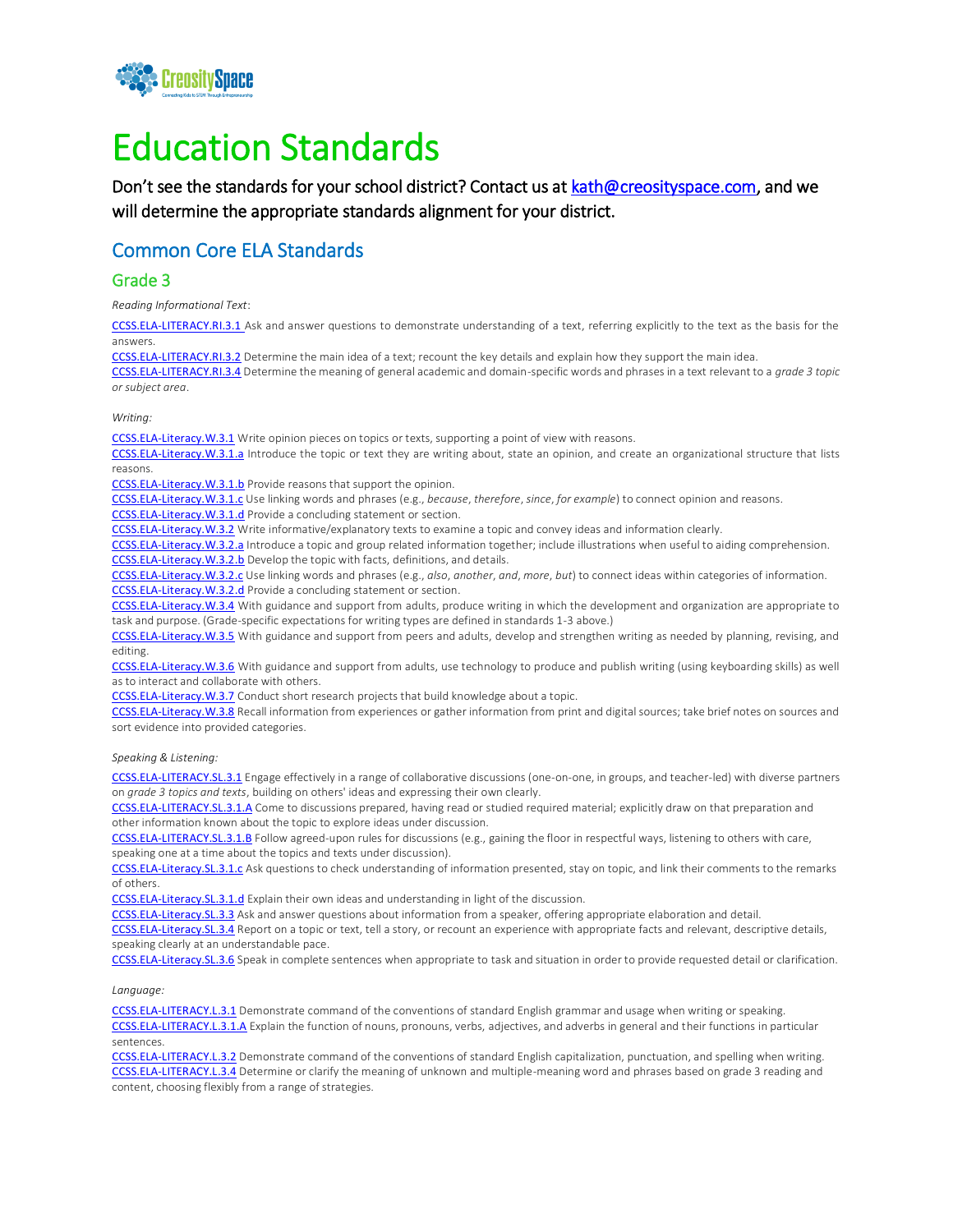

#### Grade 4

*Reading Informational Text:*

[CCSS.ELA-LITERACY.RI.4.1](http://www.corestandards.org/ELA-Literacy/RI/4/1/) Refer to details and examples in a text when explaining what the text says explicitly and when drawing inferences from the text.

[CCSS.ELA-LITERACY.RI.4.2](http://www.corestandards.org/ELA-Literacy/RI/4/2/) Determine the main idea of a text and explain how it is supported by key details; summarize the text.

[CCSS.ELA-LITERACY.RI.4.4](http://www.corestandards.org/ELA-Literacy/RI/4/4/) Determine the meaning of general academic and domain-specific words or phrases in a text relevant to a *grade 4 topic or subject area*.

[CCSS.ELA-LITERACY.RI.4.5](http://www.corestandards.org/ELA-Literacy/RI/4/5/) Describe the overall structure (e.g., chronology, comparison, cause/effect, problem/solution) of events, ideas, concepts, or information in a text or part of a text.

[CCSS.ELA-LITERACY.RI.4.7](http://www.corestandards.org/ELA-Literacy/RI/4/7/) Interpret information presented visually, orally, or quantitatively (e.g., in charts, graphs, diagrams, time lines,

animations, or interactive elements on Web pages) and explain how the information contributes to an understanding of the text in which it appears.

#### *Writing:*

[CCSS.ELA-LITERACY.W.4.1](http://www.corestandards.org/ELA-Literacy/W/4/1/) Write opinion pieces on topics or texts, supporting a point of view with reasons and information.

[CCSS.ELA-LITERACY.W.4.1.A](http://www.corestandards.org/ELA-Literacy/W/4/1/a/) Introduce a topic or text clearly, state an opinion, and create an organizational structure in which related ideas are grouped to support the writer's purpose.

[CCSS.ELA-LITERACY.W.4.1.B](http://www.corestandards.org/ELA-Literacy/W/4/1/b/) Provide reasons that are supported by facts and details.

[CCSS.ELA-LITERACY.W.4.1.C](http://www.corestandards.org/ELA-Literacy/W/4/1/c/) Link opinion and reasons using words and phrases

[CCSS.ELA-LITERACY.W.4.1.D](http://www.corestandards.org/ELA-Literacy/W/4/1/d/) Provide a concluding statement or section related to the opinion presented.

[CCSS.ELA-LITERACY.W.4.2](http://www.corestandards.org/ELA-Literacy/W/4/2/) Write informative/explanatory texts to examine a topic and convey ideas and information clearly.

[CCSS.ELA-LITERACY.W.4.2.A](http://www.corestandards.org/ELA-Literacy/W/4/2/a/) Introduce a topic clearly and group related information in paragraphs and sections; include formatting (e.g.,

headings), illustrations, and multimedia when useful to aiding comprehension.

[CCSS.ELA-LITERACY.W.4.2.B](http://www.corestandards.org/ELA-Literacy/W/4/2/b/) Develop the topic with facts, definitions, concrete details, quotations, or other information and examples related to the topic.

[CCSS.ELA-LITERACY.W.4.2.C](http://www.corestandards.org/ELA-Literacy/W/4/2/c/) Link ideas within categories of information using words and phrases.

[CCSS.ELA-LITERACY.W.4.2.D](http://www.corestandards.org/ELA-Literacy/W/4/2/d/) Use precise language and domain-specific vocabulary to inform about or explain the topic.

[CCSS.ELA-LITERACY.W.4.2.E](http://www.corestandards.org/ELA-Literacy/W/4/2/e/) Provide a concluding statement or section related to the information or explanation presented.

[CCSS.ELA-LITERACY.W.4.4](http://www.corestandards.org/ELA-Literacy/W/4/4/) Produce clear and coherent writing in which the development and organization are appropriate to task, purpose, and audience.

[CCSS.ELA-LITERACY.W.4.8](http://www.corestandards.org/ELA-Literacy/W/4/8/) Recall relevant information from experiences or gather relevant information from print and digital sources; take notes and categorize information, and provide a list of sources.

#### *Speaking & Listening:*

[CCSS.ELA-LITERACY.SL.4.1](http://www.corestandards.org/ELA-Literacy/SL/4/1/) Engage effectively in a range of collaborative discussions (one-on-one, in groups, and teacher-led) with diverse partners on *grade 4 topics and texts*, building on others' ideas and expressing their own clearly.

[CCSS.ELA-LITERACY.SL.4.1.A](http://www.corestandards.org/ELA-Literacy/SL/4/1/a/) Come to discussions prepared, having read or studied required material; explicitly draw on that preparation and other information known about the topic to explore ideas under discussion.

[CCSS.ELA-LITERACY.SL.4.1.B](http://www.corestandards.org/ELA-Literacy/SL/4/1/b/) Follow agreed-upon rules for discussions and carry out assigned roles.

[CCSS.ELA-LITERACY.SL.4.1.C](http://www.corestandards.org/ELA-Literacy/SL/4/1/c/) Pose and respond to specific questions to clarify or follow up on information, and make comments that contribute to the discussion and link to the remarks of others.

[CCSS.ELA-LITERACY.SL.4.1.D](http://www.corestandards.org/ELA-Literacy/SL/4/1/d/) Review the key ideas expressed and explain their own ideas and understanding in light of the discussion.

[CCSS.ELA-LITERACY.SL.4.3](http://www.corestandards.org/ELA-Literacy/SL/4/3/) Identify the reasons and evidence a speaker provides to support particular points.

#### *Language:*

[CCSS.ELA-LITERACY.L.4.1](http://www.corestandards.org/ELA-Literacy/L/4/1/) Demonstrate command of the conventions of standard English grammar and usage when writing or speaking.

[CCSS.ELA-LITERACY.L.4.1.A](http://www.corestandards.org/ELA-Literacy/L/4/1/a/) Use relative pronouns (*who, whose, whom, which, that*) and relative adverbs (*where, when, why*).

[CCSS.ELA-LITERACY.L.4.2](http://www.corestandards.org/ELA-Literacy/L/4/2/) Demonstrate command of the conventions of standard English capitalization, punctuation, and spelling when writing. [CCSS.ELA-LITERACY.L.4.3](http://www.corestandards.org/ELA-Literacy/L/4/3/) Use knowledge of language and its conventions when writing, speaking, reading, or listening.

[CCSS.ELA-LITERACY.L.4.3.A](http://www.corestandards.org/ELA-Literacy/L/4/3/a/) Choose words and phrases to convey ideas precisely.

[CCSS.ELA-LITERACY.L.4.4](http://www.corestandards.org/ELA-Literacy/L/4/4/) Determine or clarify the meaning of unknown and multiple-meaning words and phrases based on grade 4 reading and content, choosing flexibly from a range of strategies.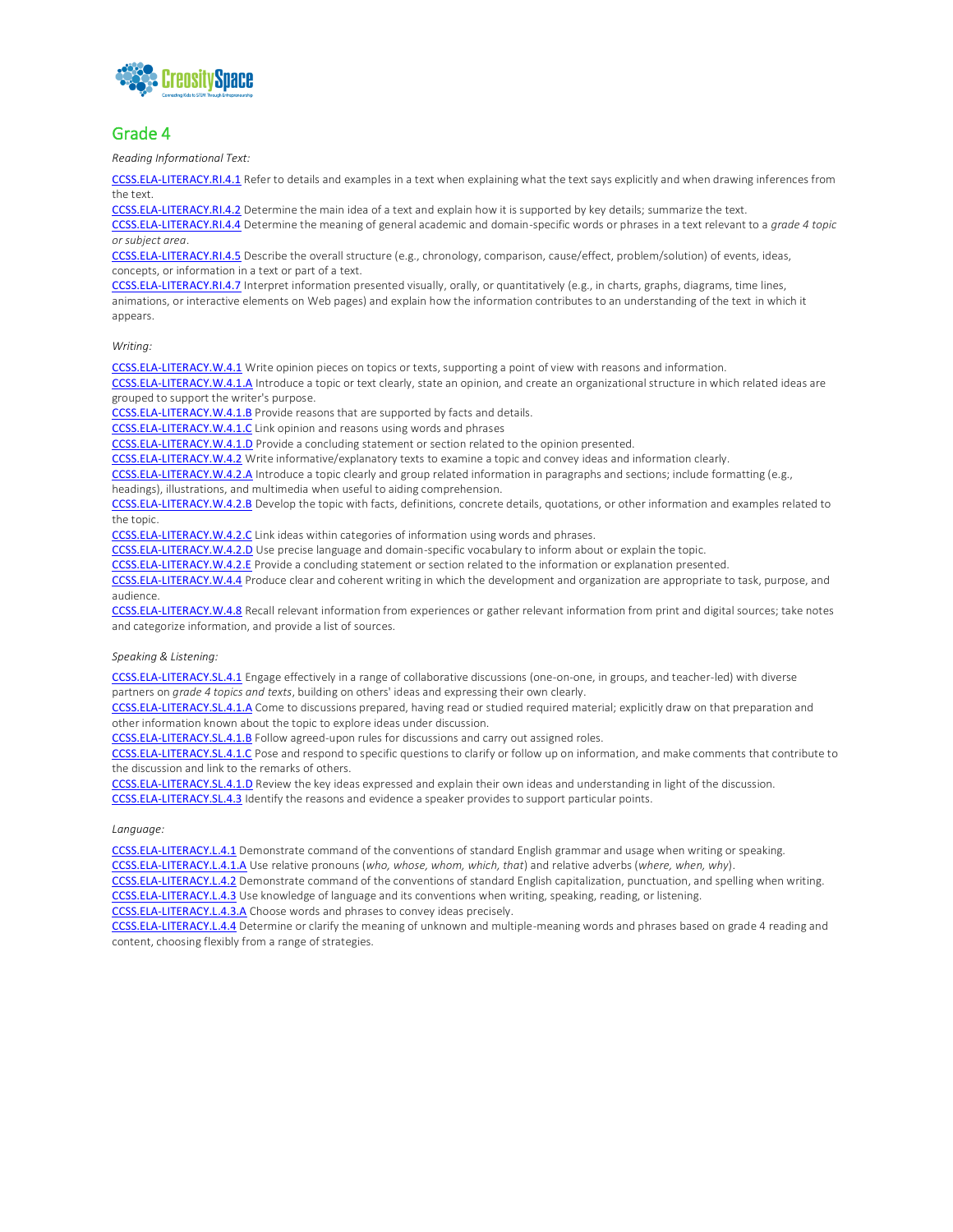

#### Grade 5

*Reading Informational Text:*

[CCSS.ELA-LITERACY.RI.5.2](http://www.corestandards.org/ELA-Literacy/RI/5/2/) Determine two or more main ideas of a text and explain how they are supported by key details; summarize the text. [CCSS.ELA-LITERACY.RI.5.3](http://www.corestandards.org/ELA-Literacy/RI/5/3/) Explain the relationships or interactions between two or more individuals, events, ideas, or concepts in a historical, scientific, or technical text based on specific information in the text.

[CCSS.ELA-LITERACY.RI.5.4](http://www.corestandards.org/ELA-Literacy/RI/5/4/) Determine the meaning of general academic and domain-specific words and phrases in a text relevant to a *grade 5 topic or subject area*.

*Writing:*

[CCSS.ELA-LITERACY.W.5.1](http://www.corestandards.org/ELA-Literacy/W/5/1/) Write opinion pieces on topics or texts, supporting a point of view with reasons and information.

[CCSS.ELA-LITERACY.W.5.1.A](http://www.corestandards.org/ELA-Literacy/W/5/1/a/) Introduce a topic or text clearly, state an opinion, and create an organizational structure in which ideas are logically grouped to support the writer's purpose.

[CCSS.ELA-LITERACY.W.5.1.B](http://www.corestandards.org/ELA-Literacy/W/5/1/b/) Provide logically ordered reasons that are supported by facts and details.

[CCSS.ELA-LITERACY.W.5.1.C](http://www.corestandards.org/ELA-Literacy/W/5/1/c/) Link opinion and reasons using words, phrases, and clauses

[CCSS.ELA-LITERACY.W.5.1.D](http://www.corestandards.org/ELA-Literacy/W/5/1/d/) Provide a concluding statement or section related to the opinion presented.

[CCSS.ELA-LITERACY.W.5.2](http://www.corestandards.org/ELA-Literacy/W/5/2/) Write informative/explanatory texts to examine a topic and convey ideas and information clearly.

[CCSS.ELA-LITERACY.W.5.2.A](http://www.corestandards.org/ELA-Literacy/W/5/2/a/) Introduce a topic clearly, provide a general observation and focus, and group related information logically; include formatting (e.g., headings), illustrations, and multimedia when useful to aiding comprehension.

[CCSS.ELA-LITERACY.W.5.2.B](http://www.corestandards.org/ELA-Literacy/W/5/2/b/) Develop the topic with facts, definitions, concrete details, quotations, or other information and examples related to the topic.

[CCSS.ELA-LITERACY.W.5.2.C](http://www.corestandards.org/ELA-Literacy/W/5/2/c/) Link ideas within and across categories of information using words, phrases, and clauses (e.g., *in contrast*, *especially*). [CCSS.ELA-LITERACY.W.5.2.D](http://www.corestandards.org/ELA-Literacy/W/5/2/d/) Use precise language and domain-specific vocabulary to inform about or explain the topic.

[CCSS.ELA-LITERACY.W.5.2.E](http://www.corestandards.org/ELA-Literacy/W/5/2/e/) Provide a concluding statement or section related to the information or explanation presented.

[CCSS.ELA-LITERACY.W.5.4](http://www.corestandards.org/ELA-Literacy/W/5/4/) Produce clear and coherent writing in which the development and organization are appropriate to task, purpose, and audience.

[CCSS.ELA-LITERACY.W.5.8](http://www.corestandards.org/ELA-Literacy/W/5/8/) Recall relevant information from experiences or gather relevant information from print and digital sources; summarize or paraphrase information in notes and finished work, and provide a list of sources.

*Speaking & Listening:*

[CCSS.ELA-LITERACY.SL.5.1](http://www.corestandards.org/ELA-Literacy/SL/5/1/) Engage effectively in a range of collaborative discussions (one-on-one, in groups, and teacher-led) with diverse partners on *grade 5 topics and texts*, building on others' ideas and expressing their own clearly.

[CCSS.ELA-LITERACY.SL.5.1.A](http://www.corestandards.org/ELA-Literacy/SL/5/1/a/) Come to discussions prepared, having read or studied required material; explicitly draw on that preparation and other information known about the topic to explore ideas under discussion.

[CCSS.ELA-LITERACY.SL.5.1.B](http://www.corestandards.org/ELA-Literacy/SL/5/1/b/) Follow agreed-upon rules for discussions and carry out assigned roles.

[CCSS.ELA-LITERACY.SL.5.1.C](http://www.corestandards.org/ELA-Literacy/SL/5/1/c/) Pose and respond to specific questions by making comments that contribute to the discussion and elaborate on the remarks of others.

[CCSS.ELA-LITERACY.SL.5.1.D](http://www.corestandards.org/ELA-Literacy/SL/5/1/d/) Review the key ideas expressed and draw conclusions in light of information and knowledge gained from the discussions.

[CCSS.ELA-LITERACY.SL.5.3](http://www.corestandards.org/ELA-Literacy/SL/5/3/) Summarize the points a speaker makes and explain how each claim is supported by reasons and evidence.

*Language*:

[CCSS.ELA-LITERACY.L.5.1](http://www.corestandards.org/ELA-Literacy/L/5/1/) Demonstrate command of the conventions of standard English grammar and usage when writing or speaking. [CCSS.ELA-LITERACY.L.5.1.A](http://www.corestandards.org/ELA-Literacy/L/5/1/a/) Explain the function of conjunctions, prepositions, and interjections in general and their function in particular sentences.

[CCSS.ELA-LITERACY.L.5.2](http://www.corestandards.org/ELA-Literacy/L/5/2/) Demonstrate command of the conventions of standard English capitalization, punctuation, and spelling when writing. [CCSS.ELA-LITERACY.L.5.3](http://www.corestandards.org/ELA-Literacy/L/5/3/) Use knowledge of language and its conventions when writing, speaking, reading, or listening.

[CCSS.ELA-LITERACY.L.5.4](http://www.corestandards.org/ELA-Literacy/L/5/4/) Determine or clarify the meaning of unknown and multiple-meaning words and phrases based on grade 5 reading and content, choosing flexibly from a range of strategies.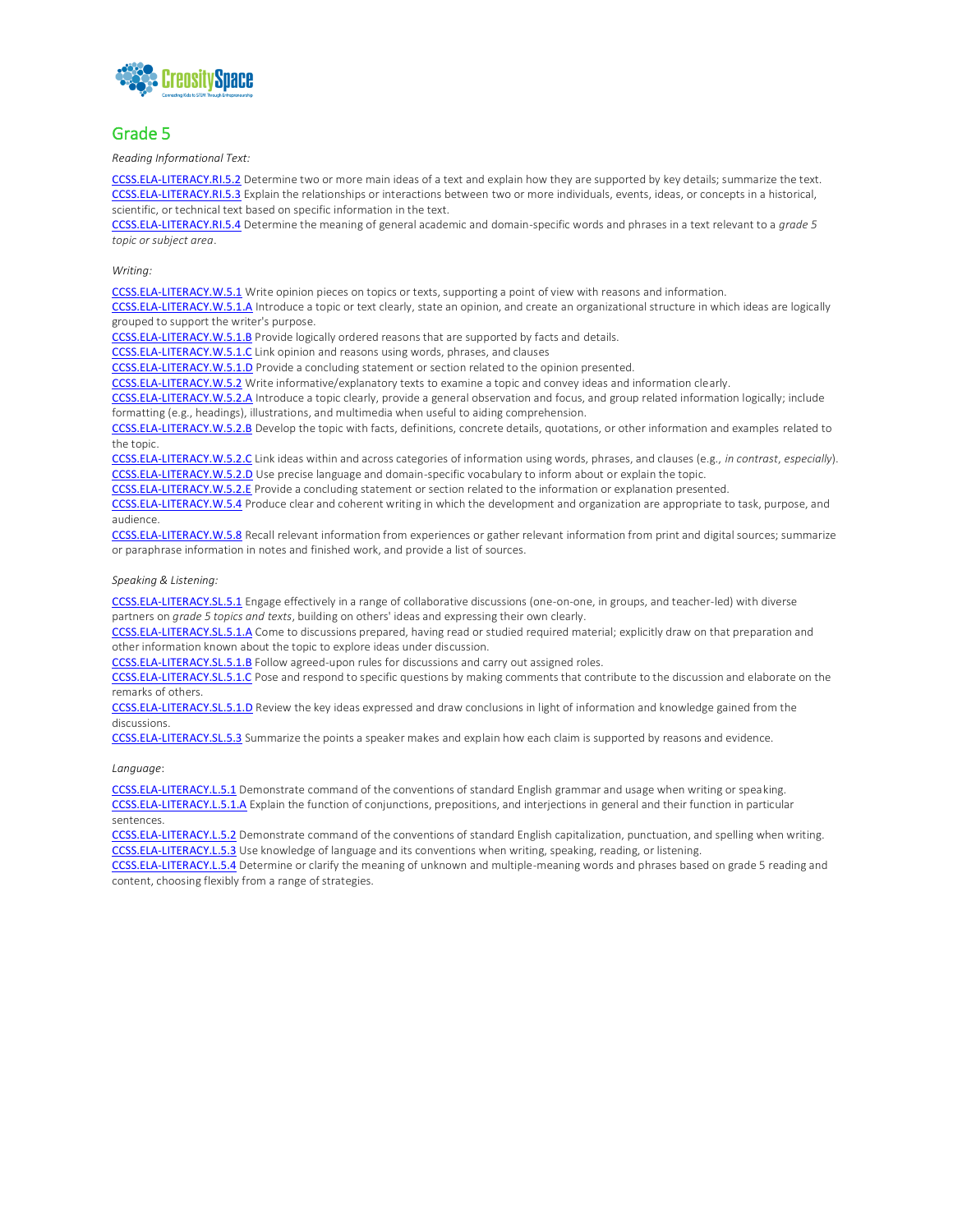

#### Grade 3

MP.1 Make sense of problems and persevere in solving them.

MP.2 Reason abstractly and quantitatively.

3.OA.1-3 Represent and solve problems involving multiplication and division.

3.OA.7 Multiply and divide within 100.

**3.OA.8** Solve two-step word problems using the four operations.

3.NBT.3 Use place value understanding and properties of operations to perform multi-digit arithmetic.

3.MD.2 Measure and estimate liquid volumes and masses of objects using standard units of grams (g), kilograms (kg), and liters (l).

3.MD.3 Draw a scaled picture graph and a scaled bar graph to represent a data set with several categories.

#### Grade 4

MP.1 Make sense of problems and persevere in solving them.

MP.2 Reason abstractly and quantitatively.

4.OA.1-3 Use the four operations with whole numbers to solve problems.

4.MD.1 Solve problems involving measurement and conversion of measurements from a larger unit to a smaller unit.

4.MD.2 Solve problems involving measurement and conversion of measurements from a larger unit to a smaller unit.

#### Grade 5

MP.1 Make sense of problems and persevere in solving them.

MP.2 Reason abstractly and quantitatively.

5.MD.1 Convert like measurement units within a given measurement system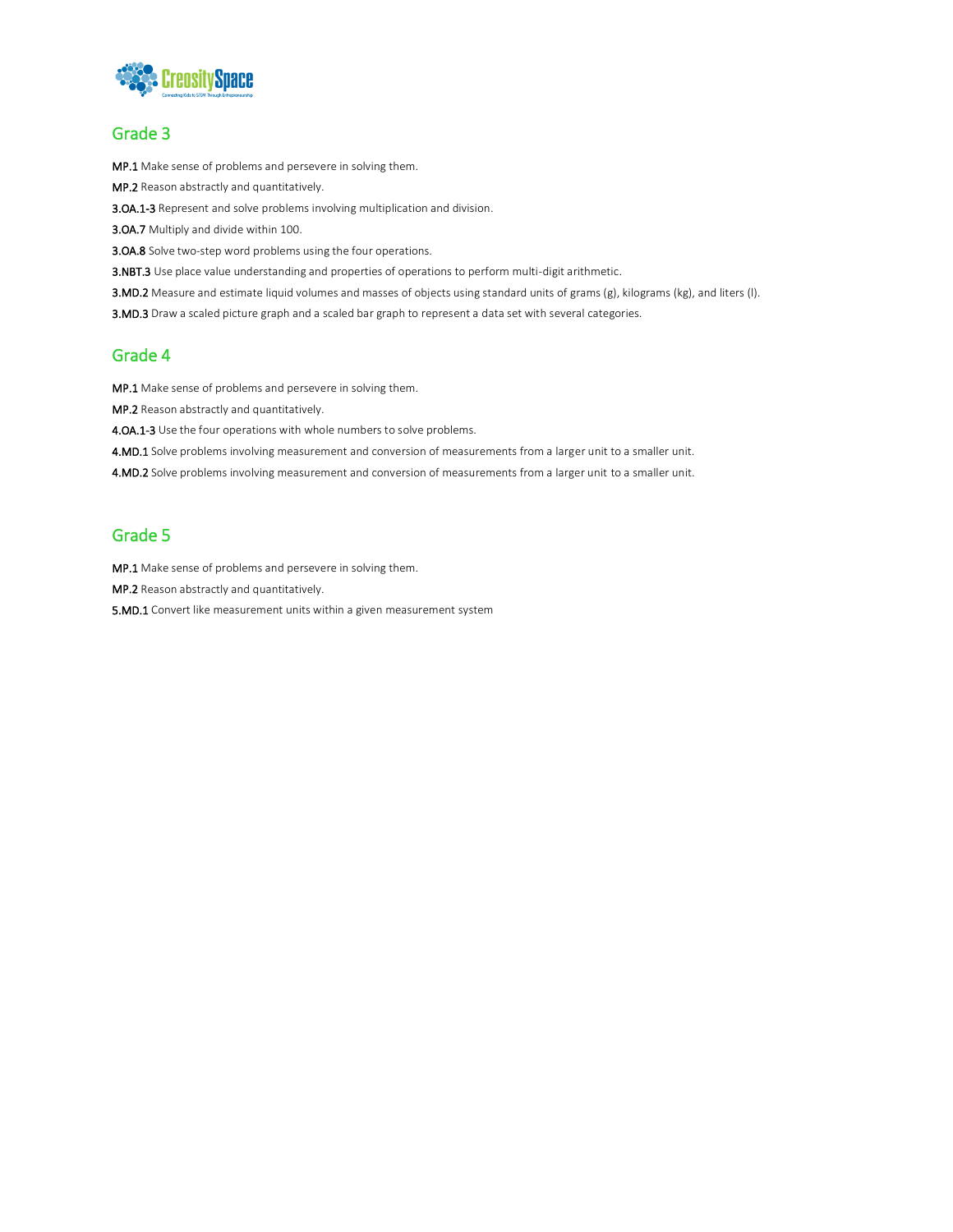

# Next Generation Science Standards/NY State Science Learning Standards 3–5

#### Performance Expectations

4-ESS3-1. Obtain and combine information to describe that energy and fuels are derived from natural resources and their uses affect the environment

4-ESS3-2. Generate and compare multiple solutions to reduce the impacts of natural Earth processes on humans

5-PS1-1. Develop a model to describe that matter is made of particles too small to be seen

5-PS1-3. Make observations and measurements to identify materials based on their properties.

5-ESS3-1. Obtain and combine information about ways individual communities use science ideas to protect the Earth's resources and environment.

3-5-ETS1-1. Define a simple design problem reflecting a need or a want that includes specified criteria for success and constraints on materials, time, or cost.

3-5-ETS1-2. Generate and compare multiple possible solutions to a problem based on how well each is likely to meet the criteria and constraints of the problem.

Example NGSS "Big Idea" and Topic Bundle: How can we advance technology and innovation while still preserving our environment?

| <b>Science and Engineering Practices</b>   | Disciplinary Core Ideas                      | <b>Cross Cutting Concepts</b>                      |
|--------------------------------------------|----------------------------------------------|----------------------------------------------------|
| Asking questions / defining problems;      | <b>ESS2.A Earth materials and systems</b>    | Cause and effect                                   |
| Planning and carrying out investigations;  | <b>ESS3.A Natural resources</b>              | The entire unit is focused on the effect of human  |
| Analyzing and interpreting data            | <b>ESS3.B Natural hazards</b>                | development on the environment and the world       |
| Reading comprehension and experiments      | <b>ESS3.C Human impacts on Earth systems</b> | we live in.                                        |
| have students asking questions, defining   | <b>ESS3.D Global climate change</b>          |                                                    |
| problems and working with their data.      | Reading material, activities and videos      | Systems and system models                          |
|                                            | reinforce the interconnectedness             | Model systems and analogies are used               |
| Developing and using models; Constructing  | between humans and all aspects of their      | throughout the unit to explain and reinforce key   |
| explanations/designing solutions           | environment.                                 | concepts.                                          |
| The activities provide model systems to    |                                              |                                                    |
| help students understand larger scale      | <b>PS1.A Structure of matter</b>             | Energy and matter: Flows, cycles, and              |
| effects.                                   | <b>PS1.B Chemical reactions</b>              | conservation                                       |
|                                            | <b>PS2.B Types of interactions</b>           | Discussions of how energy is obtained and used     |
| Using math & computational thinking Math   | PS3.D Energy in chemical processes and       | are key concepts in this unit.                     |
| questions, as well as the Flower Power and | everyday life                                |                                                    |
| Waste Not, Want Not activities have        | The discussion of chemistry and chemical     |                                                    |
| students applying their arithmetic and     | process touch on these DCIs                  |                                                    |
| geometry skills.                           |                                              | Connections to Nature of Science &                 |
|                                            |                                              | Connections to Engineering, Technology, and        |
| Engaging in argument from evidence,        | <b>ETS1.A: Defining and Delimiting</b>       | <b>Applications of Science</b>                     |
| Obtaining, evaluating, and communicating   | <b>Engineering Problems</b>                  |                                                    |
| information                                | ETS1.B: Developing Possible Solutions        | Science is a human endeavor; Interdependence of    |
| Summative challenges and reading           | ETS1.C: Optimizing the Design Solution       | Science, Engineering, and Technology; Influence of |
| comprehension questions challenge          | Science and technology-based writing         | Engineering, Technology and Science on Society     |
| students to obtain, evaluate and           | prompts, challenge questions and group       | and the Natural World                              |
| communicate a variety of information.      | activities support the three phases of       | The field of green chemistry has come into         |
|                                            | <b>Engineering Design.</b>                   | existence to specifically address the impact       |
|                                            |                                              | science and technology is having on society and    |
| <b>Connections to Nature of Science</b>    |                                              | the natural world. Both jobs associated with       |
|                                            |                                              | green chemistry and the need for the field in      |
|                                            |                                              | general highlight these connections.               |
|                                            |                                              |                                                    |

Connections to Common Core State Standards

See previous Common Core Standards section for the ELA and Math standards addressed by these activities.